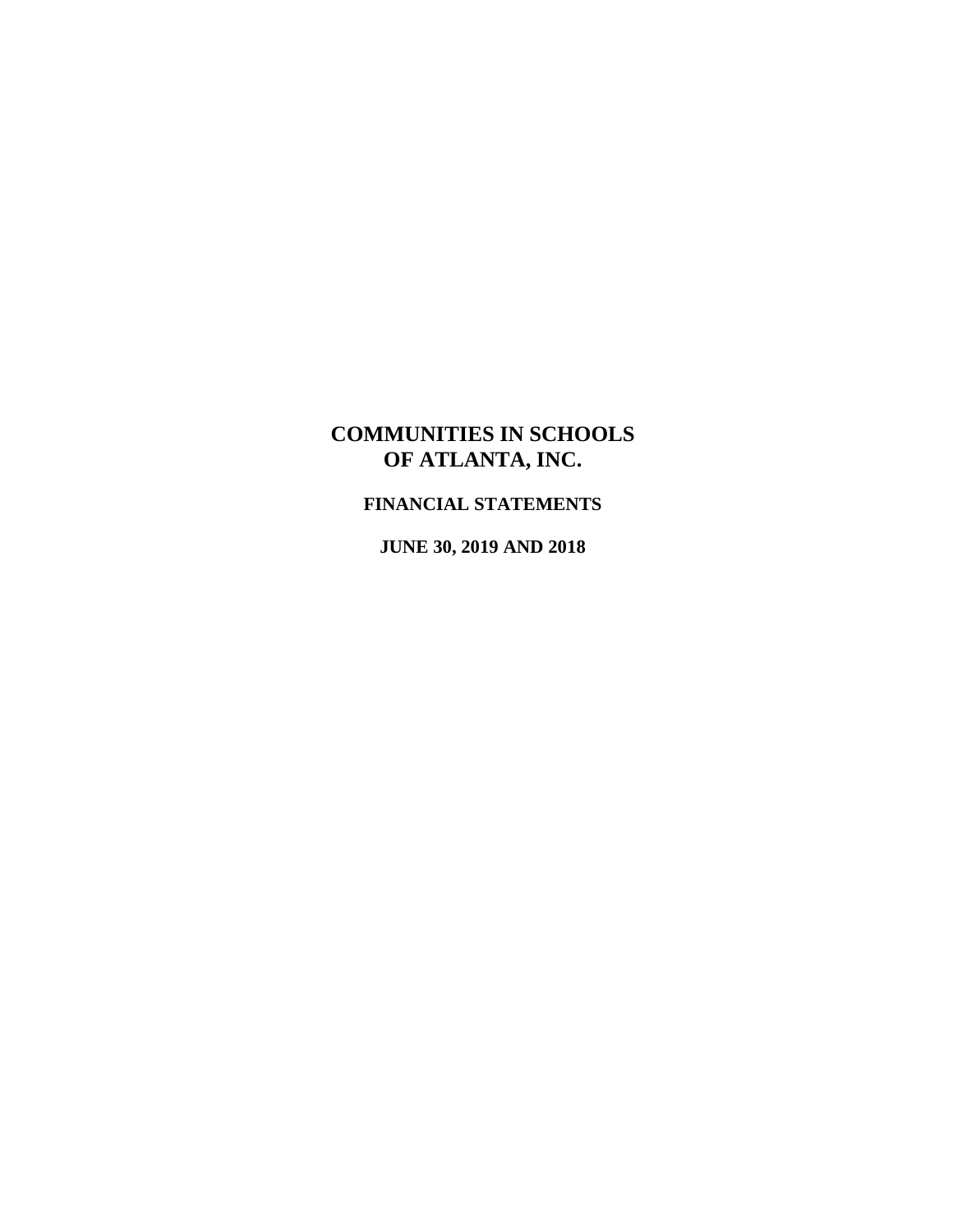## **FINANCIAL STATEMENTS JUNE 30, 2019 AND 2018**

#### **TABLE OF CONTENTS**

# Page

#### 

#### FINANCIAL STATEMENTS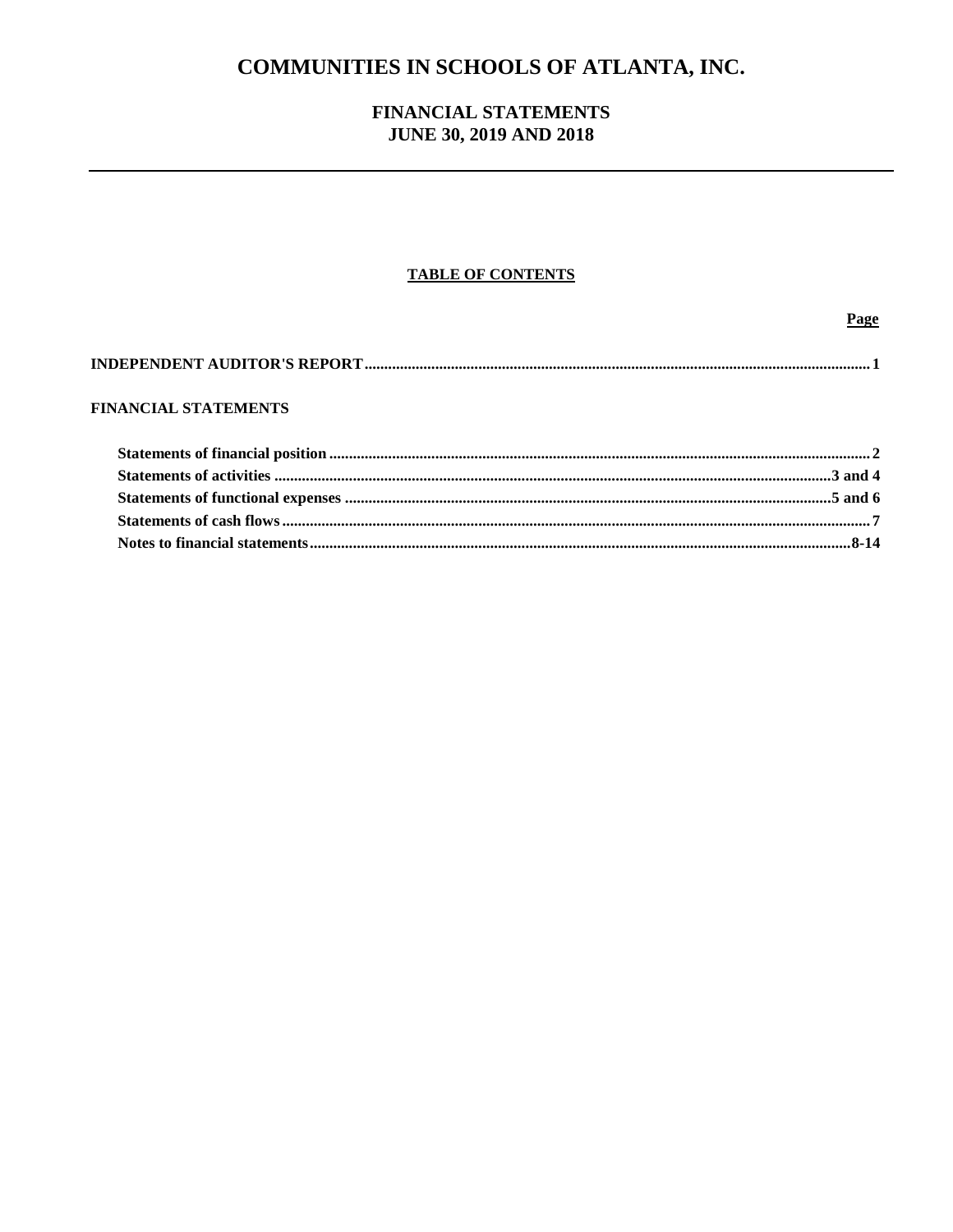

## **INDEPENDENT AUDITOR'S REPORT**

#### **To the Board of Directors Communities In Schools of Atlanta, Inc. Atlanta, Georgia**

We have audited the accompanying financial statements of **Communities In Schools of Atlanta, Inc.** (a nonprofit organization), which comprise the statements of financial position as of June 30, 2019 and 2018, and the related statements of activities, functional expenses, and cash flows for the years then ended, and the related notes to the financial statements.

#### **Management's Responsibility for the Financial Statements**

Management is responsible for the preparation and fair presentation of these financial statements in accordance with accounting principles generally accepted in the United States of America; this includes the design, implementation, and maintenance of internal control relevant to the preparation and fair presentation of financial statements that are free from material misstatement, whether due to fraud or error.

#### **Auditor's Responsibility**

Our responsibility is to express an opinion on these financial statements based on our audits. We conducted our audits in accordance with auditing standards generally accepted in the United States of America. Those standards require that we plan and perform the audit to obtain reasonable assurance about whether the financial statements are free from material misstatement.

An audit involves performing procedures to obtain audit evidence about the amounts and disclosures in the financial statements. The procedures selected depend on the auditor's judgment, including the assessment of the risks of material misstatement of the financial statements, whether due to fraud or error. In making those risk assessments, the auditor considers internal control relevant to the entity's preparation and fair presentation of the financial statements in order to design audit procedures that are appropriate in the circumstances, but not for the purpose of expressing an opinion on the effectiveness of the entity's internal control. Accordingly, we express no such opinion. An audit also includes evaluating the appropriateness of accounting policies used and the reasonableness of significant accounting estimates made by management, as well as evaluating the overall presentation of the financial statements.

We believe that the audit evidence we have obtained is sufficient and appropriate to provide a basis for our audit opinion.

#### **Opinion**

In our opinion, the financial statements referred to above present fairly, in all material respects, the financial position of Communities In Schools of Atlanta, Inc. as of June 30, 2019 and 2018, and the changes in its net assets and its cash flows for the years then ended in accordance with accounting principles generally accepted in the United States of America.

Mauldin & Genhins, LLC

Atlanta, Georgia December 4, 2019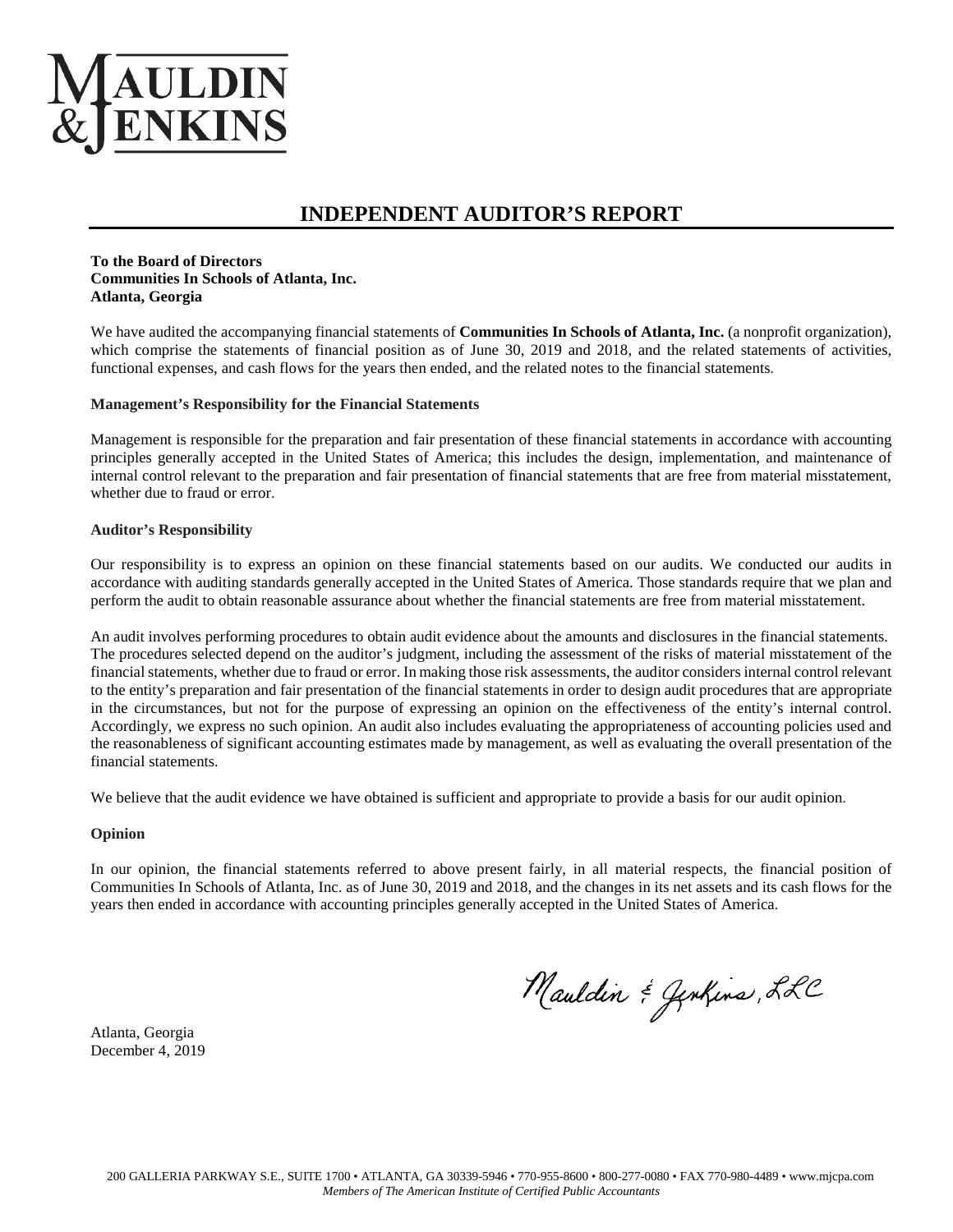## **STATEMENTS OF FINANCIAL POSITION JUNE 30, 2019 AND 2018**

|                                         | 2019          | 2018            |
|-----------------------------------------|---------------|-----------------|
| <b>ASSETS</b>                           |               |                 |
| Cash and cash equivalents               | \$<br>168,461 | \$<br>600,007   |
| Grants and contracts receivable         | 194,887       | 81,062          |
| Prepaid expenses and other assets       | 17,841        | 26,175          |
| Investments                             | 2,682,957     | 2,925,620       |
| Property and equipment, net             | 39,532        | 49,087          |
| Total assets                            | 3,103,678     | 3,681,951       |
| <b>LIABILITIES AND NET ASSETS</b>       |               |                 |
| Liabilities                             |               |                 |
| Accounts payable                        | \$<br>90,559  | \$<br>69,807    |
| Accrued expenses                        | 356,561       | 407,532         |
| Line of credit                          | 269,878       |                 |
| <b>Total liabilities</b>                | 716,998       | 477,339         |
| Net assets                              |               |                 |
| Without donor restrictions              | 1,960,602     | 2,625,020       |
| With donor restrictions                 | 426,078       | 579,592         |
| Total net assets                        | 2,386,680     | 3,204,612       |
| <b>Total Liabilities and Net Assets</b> | 3,103,678     | \$<br>3,681,951 |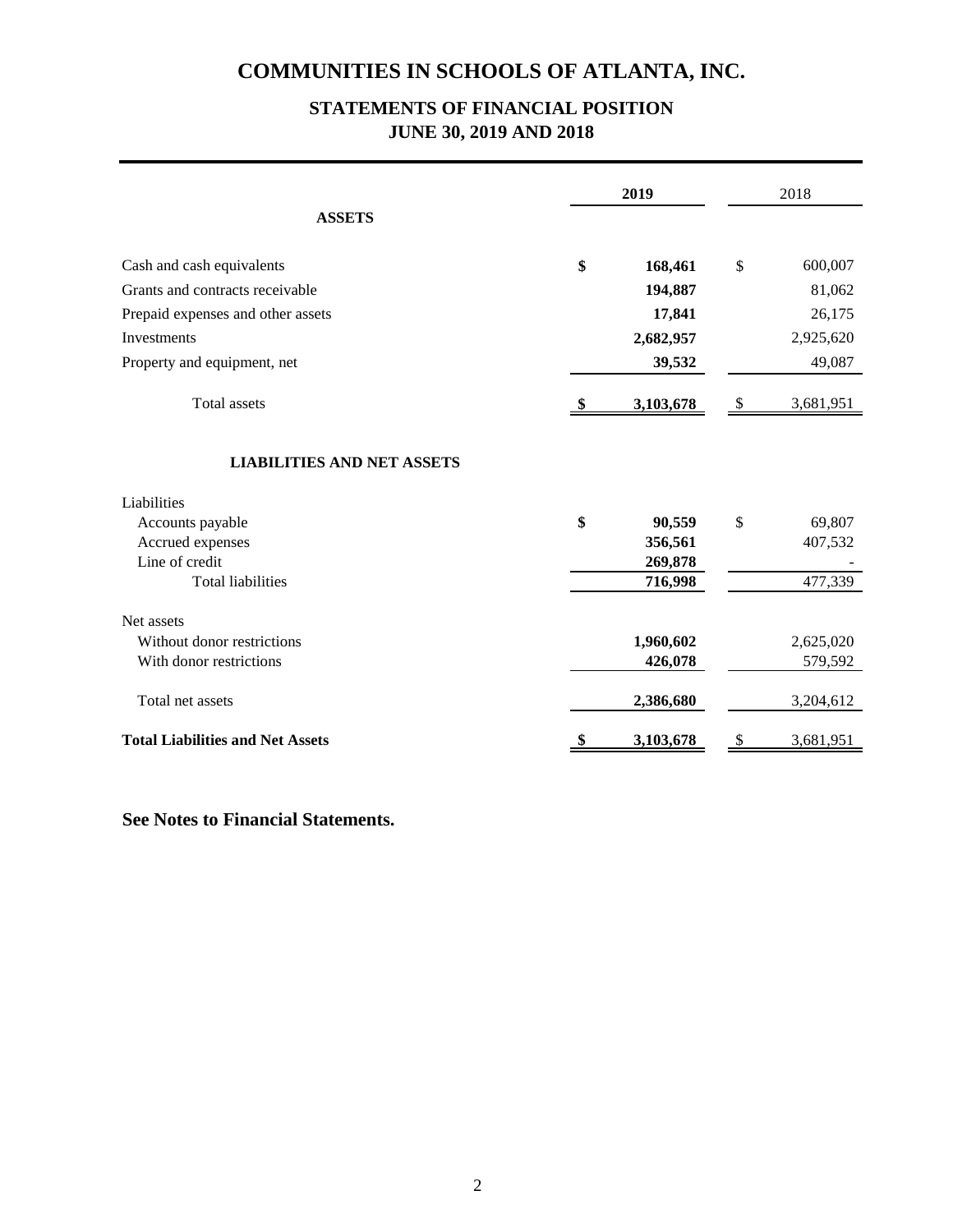## **STATEMENT OF ACTIVITIES FOR THE YEAR ENDED JUNE 30, 2019**

|                                                  | <b>Without Donor</b><br><b>Restrictions</b> |            | <b>With Donor</b><br><b>Restrictions</b> |            | <b>Total</b> |            |
|--------------------------------------------------|---------------------------------------------|------------|------------------------------------------|------------|--------------|------------|
| REVENUES AND OTHER SUPPORT                       |                                             |            |                                          |            |              |            |
| Government funding                               | \$                                          | 4,188,225  | \$                                       |            | \$           | 4,188,225  |
| Contributions                                    |                                             | 502,120    |                                          | 688,770    |              | 1,190,890  |
| Special events, net of \$131,976 of direct costs |                                             | 216,363    |                                          |            |              | 216,363    |
| Realized and unrealized gains on investments     |                                             | 106,391    |                                          |            |              | 106,391    |
| Interest and dividend income                     |                                             | 71,388     |                                          |            |              | 71,388     |
| Other income                                     |                                             | 63         |                                          |            |              | 63         |
| Total revenues and other support                 |                                             | 5,084,550  |                                          | 688,770    |              | 5,773,320  |
| NET ASSETS RELEASED FROM RESTRICTIONS            |                                             | 842,284    |                                          | (842, 284) |              |            |
| Expenses                                         |                                             |            |                                          |            |              |            |
| Program services                                 |                                             | 5,501,592  |                                          |            |              | 5,501,592  |
| Supporting services                              |                                             |            |                                          |            |              |            |
| Management and general                           |                                             | 775,749    |                                          |            |              | 775,749    |
| Fundraising                                      |                                             | 313,911    |                                          |            |              | 313,911    |
| Total expenses                                   |                                             | 6,591,252  |                                          |            |              | 6,591,252  |
| Change in net assets                             |                                             | (664, 418) |                                          | (153, 514) |              | (817, 932) |
| Net assets at beginning of year                  |                                             | 2,625,020  |                                          | 579,592    |              | 3,204,612  |
| Net assets at end of year                        |                                             | 1,960,602  | \$                                       | 426,078    | \$           | 2,386,680  |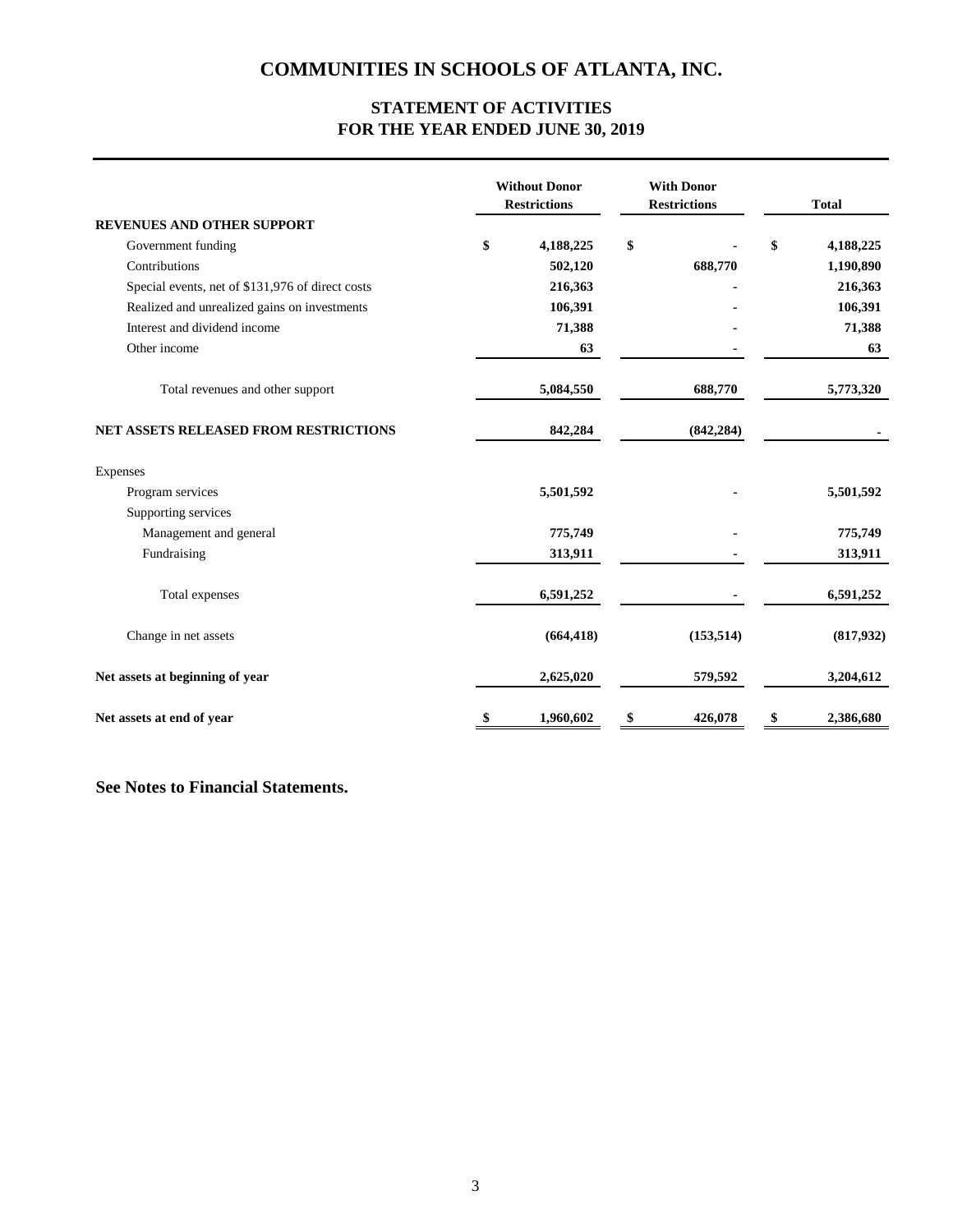## **STATEMENT OF ACTIVITIES FOR THE YEAR ENDED JUNE 30, 2018**

|                                                  | <b>Without Donor</b><br><b>Restrictions</b> |           | <b>With Donor</b><br><b>Restrictions</b> |           | <b>Total</b>    |
|--------------------------------------------------|---------------------------------------------|-----------|------------------------------------------|-----------|-----------------|
| <b>REVENUES AND OTHER SUPPORT</b>                |                                             |           |                                          |           |                 |
| Government funding                               | \$                                          | 4,246,316 | \$                                       | 19,000    | \$<br>4,265,316 |
| Contributions                                    |                                             | 658,301   |                                          | 1,381,258 | 2,039,559       |
| Special events, net of \$135,860 of direct costs |                                             | 278,579   |                                          |           | 278,579         |
| Realized and unrealized gains on investments     |                                             | 134,821   |                                          |           | 134,821         |
| Interest and dividend income                     |                                             | 52,821    |                                          |           | 52,821          |
| Other income                                     |                                             | 845       |                                          |           | 845             |
| Total revenues and other support                 |                                             | 5,371,683 |                                          | 1,400,258 | 6,771,941       |
| NET ASSETS RELEASED FROM RESTRICTIONS            |                                             | 909,069   |                                          | (909,069) |                 |
| Expenses                                         |                                             |           |                                          |           |                 |
| Program services                                 |                                             | 5,003,604 |                                          |           | 5,003,604       |
| Supporting services                              |                                             |           |                                          |           |                 |
| Management and general                           |                                             | 908,720   |                                          |           | 908,720         |
| Fundraising                                      |                                             | 420,545   |                                          |           | 420,545         |
| Total expenses                                   |                                             | 6,332,869 |                                          |           | 6,332,869       |
| Change in net assets                             |                                             | (52, 117) |                                          | 491,189   | 439,072         |
| Net assets at beginning of year                  |                                             | 2,677,137 |                                          | 88,403    | 2,765,540       |
| Net assets at end of year                        | S                                           | 2,625,020 | \$                                       | 579,592   | \$<br>3,204,612 |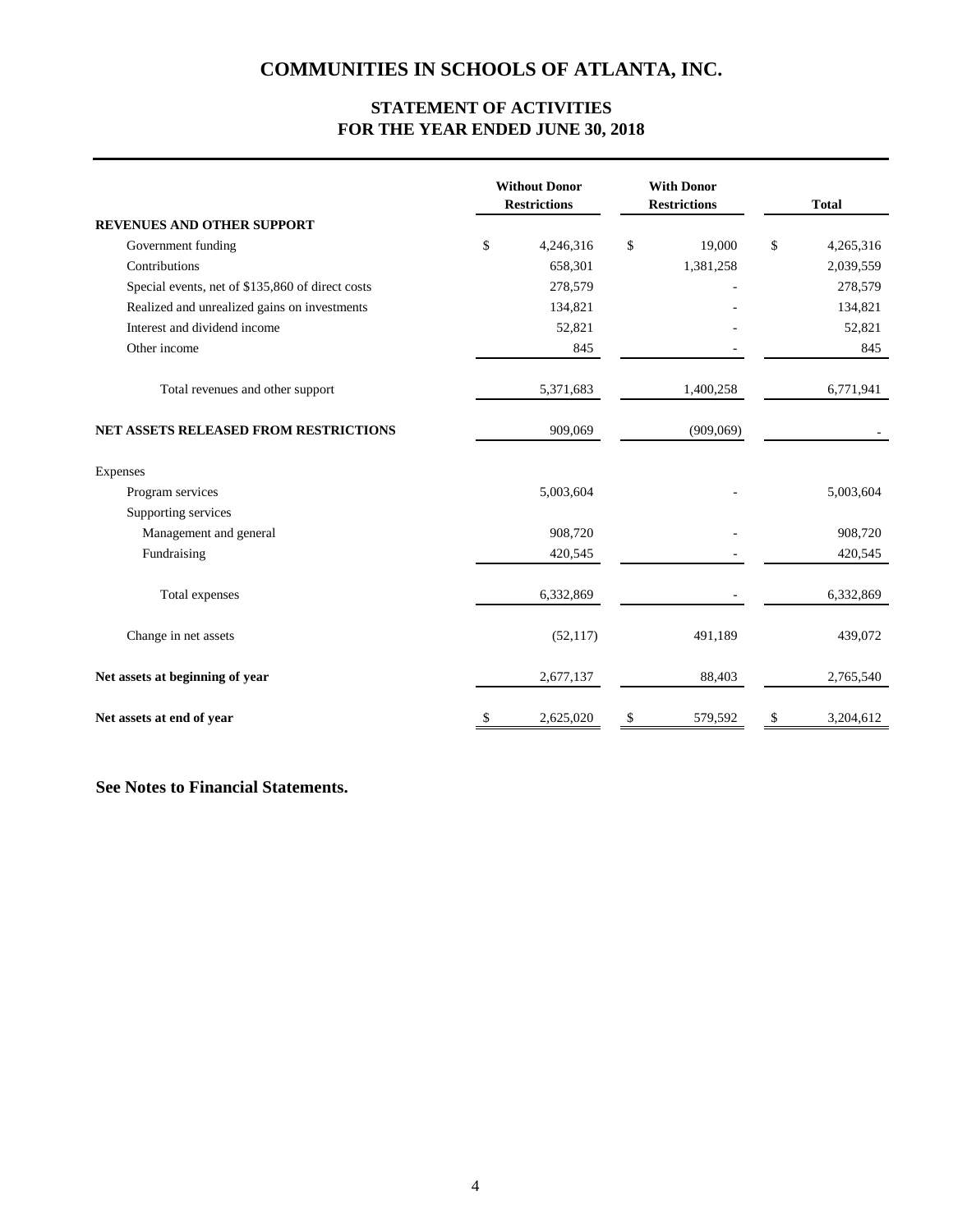## **STATEMENT OF FUNCTIONAL EXPENSES FOR THE YEAR ENDED JUNE 30, 2019**

|                                   | <b>Program Services</b>          |           |                           | <b>Supporting Services</b> |                    |         |                 |
|-----------------------------------|----------------------------------|-----------|---------------------------|----------------------------|--------------------|---------|-----------------|
|                                   | <b>Direct</b><br><b>Services</b> |           | Management<br>and General |                            | <b>Fundraising</b> |         | <b>Total</b>    |
| <b>Salaries</b>                   | \$                               | 3,383,955 | \$                        | 397,151                    | \$                 | 185,885 | \$<br>3,966,991 |
| Taxes and benefits                |                                  | 928,161   |                           | 115,236                    |                    | 34,612  | 1,078,009       |
| Professional fees                 |                                  | 298,653   |                           | 150,410                    |                    | 66,582  | 515,645         |
| Rent                              |                                  | 82,245    |                           | 13,005                     |                    | 1,445   | 96,695          |
| School activities                 |                                  | 271,296   |                           |                            |                    |         | 271,296         |
| Assistance to individuals         |                                  | 171,282   |                           | 50                         |                    |         | 171,332         |
| Office expenses                   |                                  | 54,395    |                           | 6,770                      |                    | 7,202   | 68,367          |
| Depreciation                      |                                  | 24,964    |                           | 7,825                      |                    |         | 32,789          |
| Other expenses                    |                                  | 52,898    |                           | 12,827                     |                    | 1,055   | 66,780          |
| Staff development and conferences |                                  | 81,507    |                           | 31,460                     |                    |         | 112,967         |
| Travel                            |                                  | 49,627    |                           | 3,012                      |                    | 373     | 53,012          |
| Advertising/branding              |                                  | 19,212    |                           | 2,471                      |                    |         | 21,683          |
| Insurance                         |                                  | 36,836    |                           | 5,793                      |                    | 644     | 43,273          |
| Events/meetings                   |                                  | 46,000    |                           | 9,309                      |                    | 12,741  | 68,050          |
| Equipment and maintenance         |                                  | 561       |                           | 5,552                      |                    | 3,372   | 9,485           |
| Interest expense                  |                                  |           |                           | 14,878                     |                    |         | 14,878          |
| Total                             | \$                               | 5,501,592 | \$                        | 775,749                    | \$                 | 313,911 | 6,591,252       |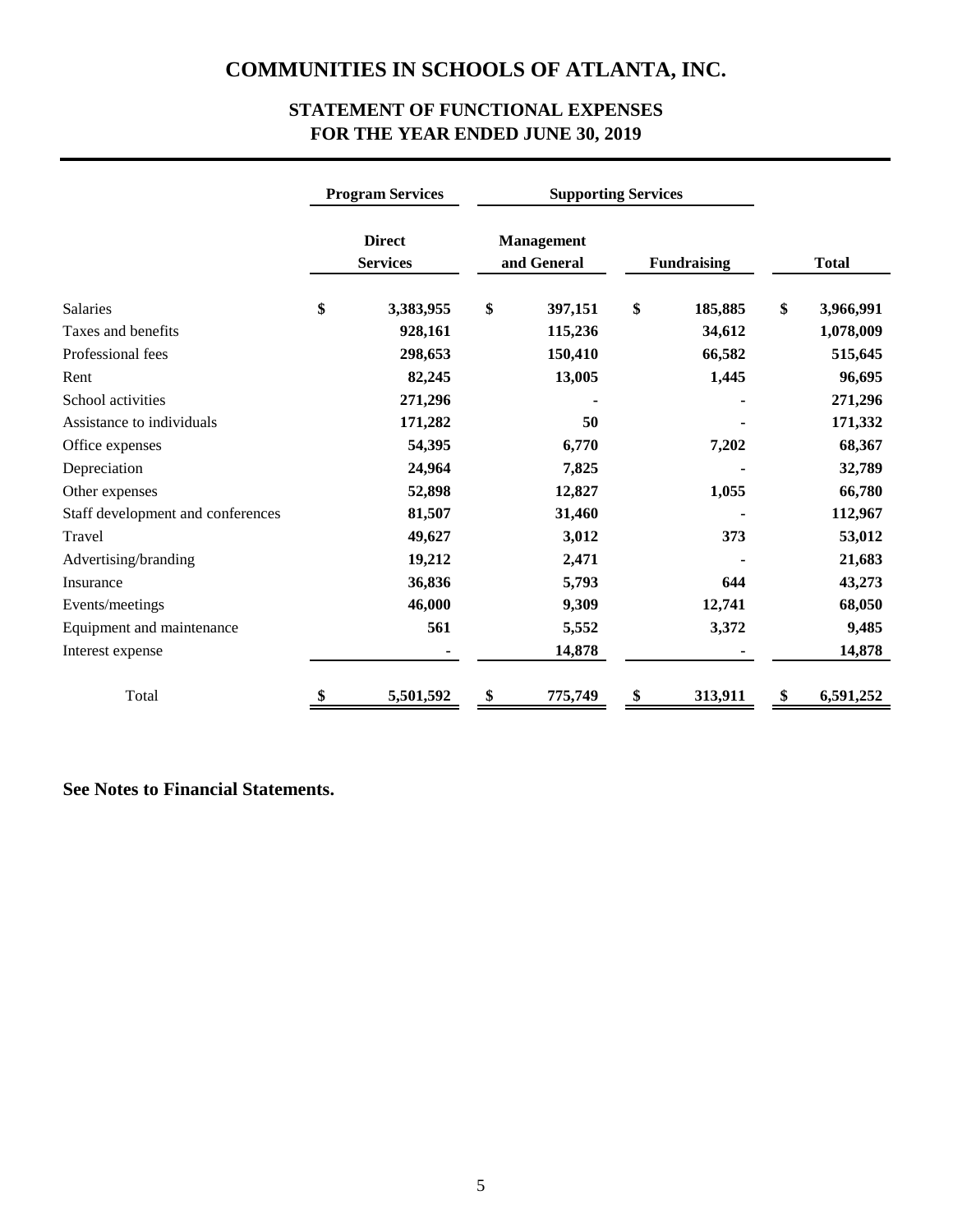## **STATEMENT OF FUNCTIONAL EXPENSES FOR THE YEAR ENDED JUNE 30, 2018**

|                                   |    | <b>Program Services</b>          |    | <b>Supporting Services</b> |    |                    |    |              |  |
|-----------------------------------|----|----------------------------------|----|----------------------------|----|--------------------|----|--------------|--|
|                                   |    | <b>Direct</b><br><b>Services</b> |    | Management<br>and General  |    | <b>Fundraising</b> |    | <b>Total</b> |  |
| <b>Salaries</b>                   | \$ | 3,012,001                        | \$ | 462,485                    | \$ | 230,849            | \$ | 3,705,335    |  |
| Taxes and benefits                |    | 904,514                          |    | 167,203                    |    | 93,169             |    | 1,164,886    |  |
| Professional fees                 |    | 219,791                          |    | 168,225                    |    | 60,114             |    | 448,130      |  |
| Rent                              |    | 77,072                           |    | 15,965                     |    | 1,774              |    | 94,811       |  |
| School activities                 |    | 239,709                          |    | 592                        |    |                    |    | 240,301      |  |
| Assistance to individuals         |    | 248,669                          |    | 10,076                     |    |                    |    | 258,745      |  |
| Office expenses                   |    | 50,868                           |    | 18,263                     |    | 2,317              |    | 71,448       |  |
| Depreciation                      |    | 23,995                           |    | 8,260                      |    |                    |    | 32,255       |  |
| Other expenses                    |    | 44,270                           |    | 16,091                     |    | 7,926              |    | 68,287       |  |
| Staff development and conferences |    | 35,680                           |    | 6,813                      |    | 1,552              |    | 44,045       |  |
| Travel                            |    | 50,138                           |    | 5,503                      |    | 1,090              |    | 56,731       |  |
| Advertising/branding              |    | 17,872                           |    | 7,366                      |    |                    |    | 25,238       |  |
| Insurance                         |    | 32,131                           |    | 6,519                      |    | 724                |    | 39,374       |  |
| Events/meetings                   |    | 38,226                           |    | 10,026                     |    | 17,766             |    | 66,018       |  |
| Equipment and maintenance         |    | 8,668                            |    | 5,333                      |    | 3,264              |    | 17,265       |  |
| Total                             | S  | 5,003,604                        | \$ | 908,720                    | \$ | 420,545            | S  | 6,332,869    |  |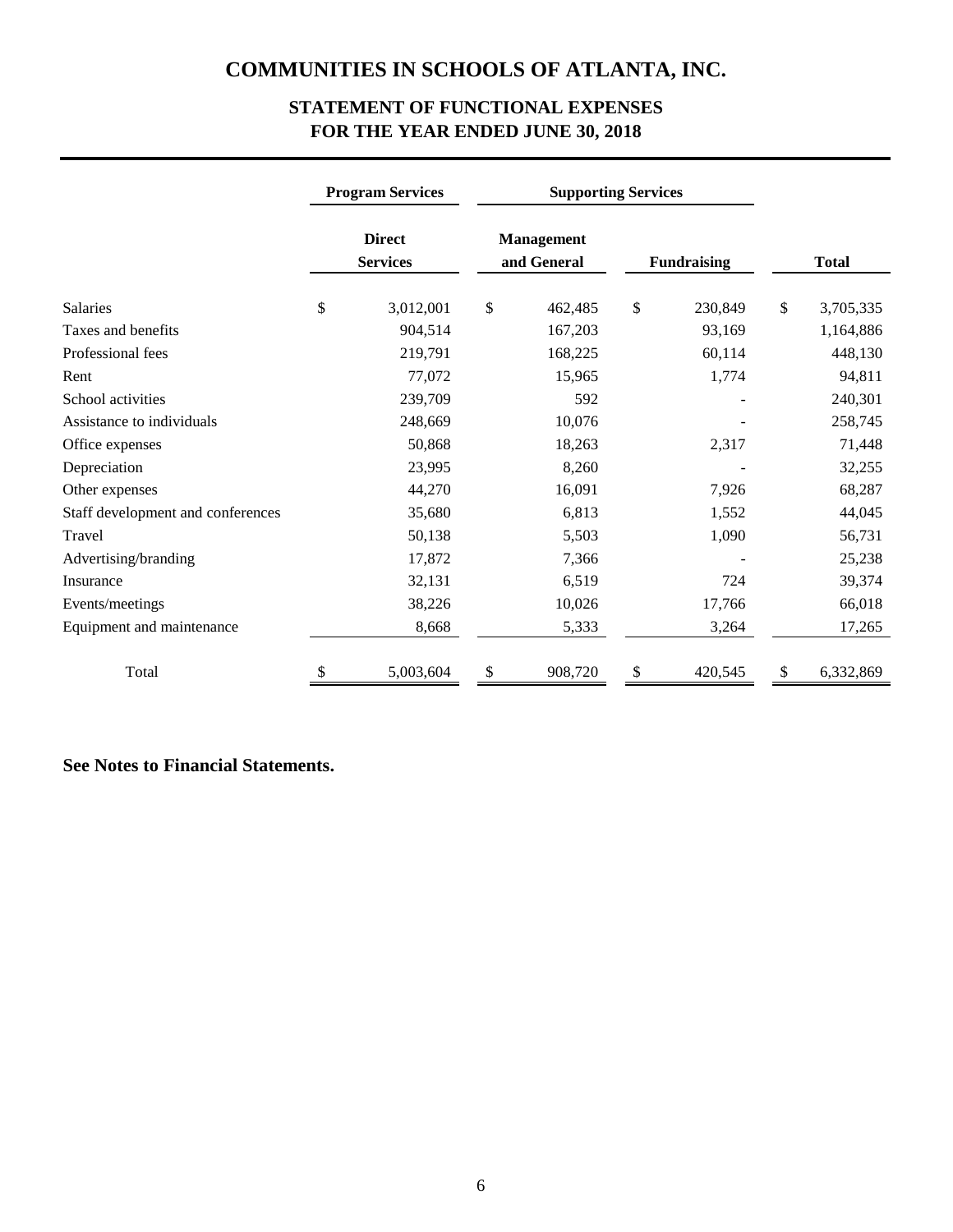## **STATEMENTS OF CASH FLOWS FOR THE YEARS ENDED JUNE 30, 2019 AND 2018**

|                                                                   | 2019            | 2018          |
|-------------------------------------------------------------------|-----------------|---------------|
| <b>OPERATING ACTIVITIES</b>                                       |                 |               |
| Change in net assets                                              | \$<br>(817,932) | \$<br>439,072 |
| Adjustments to reconcile change in net assets to                  |                 |               |
| net cash (used in) provided by operating activities:              |                 |               |
| Depreciation                                                      | 32,789          | 32,255        |
| (Gain) loss on disposal of property and equipment                 | (298)           | 331           |
| Realized and unrealized gain on investments                       | (106, 391)      | (134, 821)    |
| Change in assets and liabilities                                  |                 |               |
| Grants and contracts receivable                                   | (113, 825)      | (39, 119)     |
| Prepaid expenses and other assets                                 | 8,334           | (8,274)       |
| Accounts payable and accrued expenses                             | (30,219)        | 122,103       |
| Net cash (used in) provided by operating activities               | (1,027,542)     | 411,547       |
| <b>INVESTING ACTIVITIES</b>                                       |                 |               |
| Purchases of property and equipment                               | (22, 936)       | (24,040)      |
| Purchases of investments and reinvested earnings                  | (50, 946)       | (979, 233)    |
| Proceeds from sale of investments                                 | 400,000         | 645,267       |
| Net cash provided by (used in) investing activities               | 326,118         | (358,006)     |
| <b>FINANCING ACTIVITIES</b>                                       |                 |               |
| Borrowings on line of credit                                      | 699,878         |               |
| Repayments on line of credit                                      | (430,000)       |               |
| Net cash provided by financing activities                         | 269,878         |               |
| Net (decrease) increase in cash and cash equivalents              | (431, 546)      | 53,541        |
| Cash and cash equivalents at beginning of year                    | 600,007         | 546,466       |
| Cash and cash equivalents at end of year                          | \$<br>168,461   | \$<br>600,007 |
| SUPPLEMENTAL DISCLOSURE OF CASH FLOW INFORMATION<br>Interest paid | \$<br>14,878    | \$            |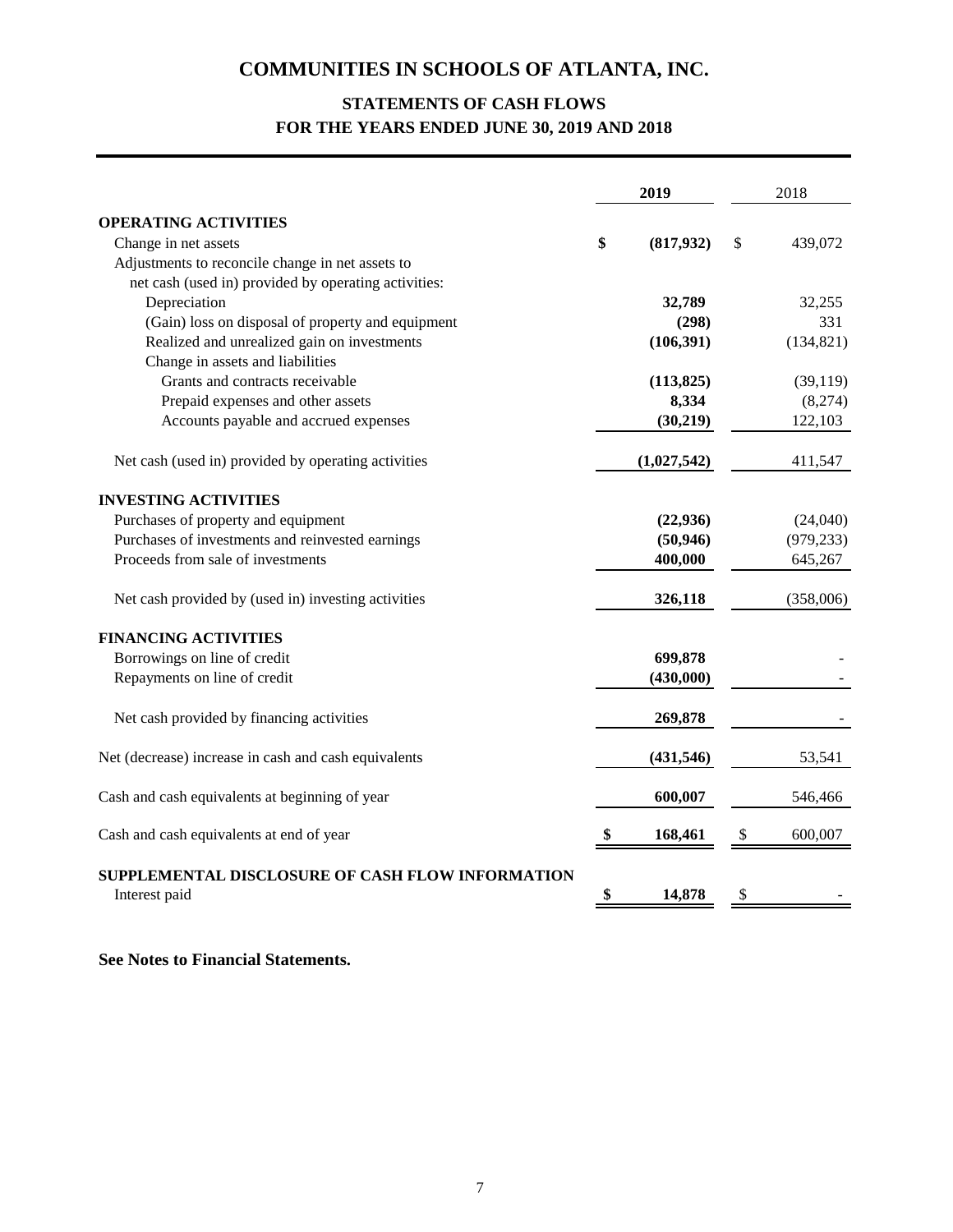#### **NOTES TO FINANCIAL STATEMENTS**

#### **NOTE 1. SUMMARY OF SIGNIFICANT ACCOUNTING POLICIES**

#### **Nature of Activities**

Communities In Schools of Atlanta, Inc. (the "Organization") is a Georgia nonprofit organization located in Atlanta, Georgia that was established in 1971 within the meaning of Section  $501(c)(3)$  of the Internal Revenue Code. The mission of Communities In Schools of Atlanta, Inc. is to surround young people with a community of support, empowering them to stay in school and achieve in life. The Organization is part of the largest and most effective research-based dropout prevention organization in the nation. The Organization places trained staff in schools who build relationships with struggling students and their families. They help identify the non-instructional obstacles that are preventing children from succeeding in school, and then connect students and their families to resources and services already available in the community. When the needs of students are met, they can concentrate on learning, and teachers are free to teach. The Organization offers services to Atlanta Public Schools, the Clayton County School District, the DeKalb County School District, and the Fulton County School District.

#### **Basis of Accounting**

The accompanying financial statements have been prepared using the accrual basis of accounting in accordance with accounting principles generally accepted in the United States of America.

#### **Basis of Presentation**

Net assets of the Organization and changes therein are classified and reported as follows:

*Net Assets Without Donor Restrictions* – Net assets available for use in general operations and not subject to donor or grantor restrictions. It is the policy of the board of directors to review their financial standing from time to time and to designate sums of net assets without donor restrictions for specific efforts.

*Net Assets With Donor Restrictions* – Net assets subject to donor or grantor imposed restrictions. Some donor-imposed restrictions are temporary in nature, such as those that will be met by the passage of time or other events specified by the donor. Other donor-imposed restrictions are perpetual in nature, where the donor stipulates that resources be maintained in perpetuity. Donor-imposed restrictions are released when a restriction expires, that is, when the stipulated time has elapsed, when the stipulated purpose for which the resource was restricted has been fulfilled, or both.

Revenues are reported as increases in net assets without donor restrictions unless use of the related assets is limited by donor-imposed stipulations. Expenses are recorded as decreases in net assets without donor restrictions. Gains and losses on assets or liabilities are reported as increases or decreases in net assets without donor restrictions unless their use is restricted by explicit donor stipulation or by law. Expirations of restrictions on net assets (i.e., the donor-stipulated purpose has been fulfilled and/or the stipulated passage of time has elapsed) are reported as net assets released from restrictions.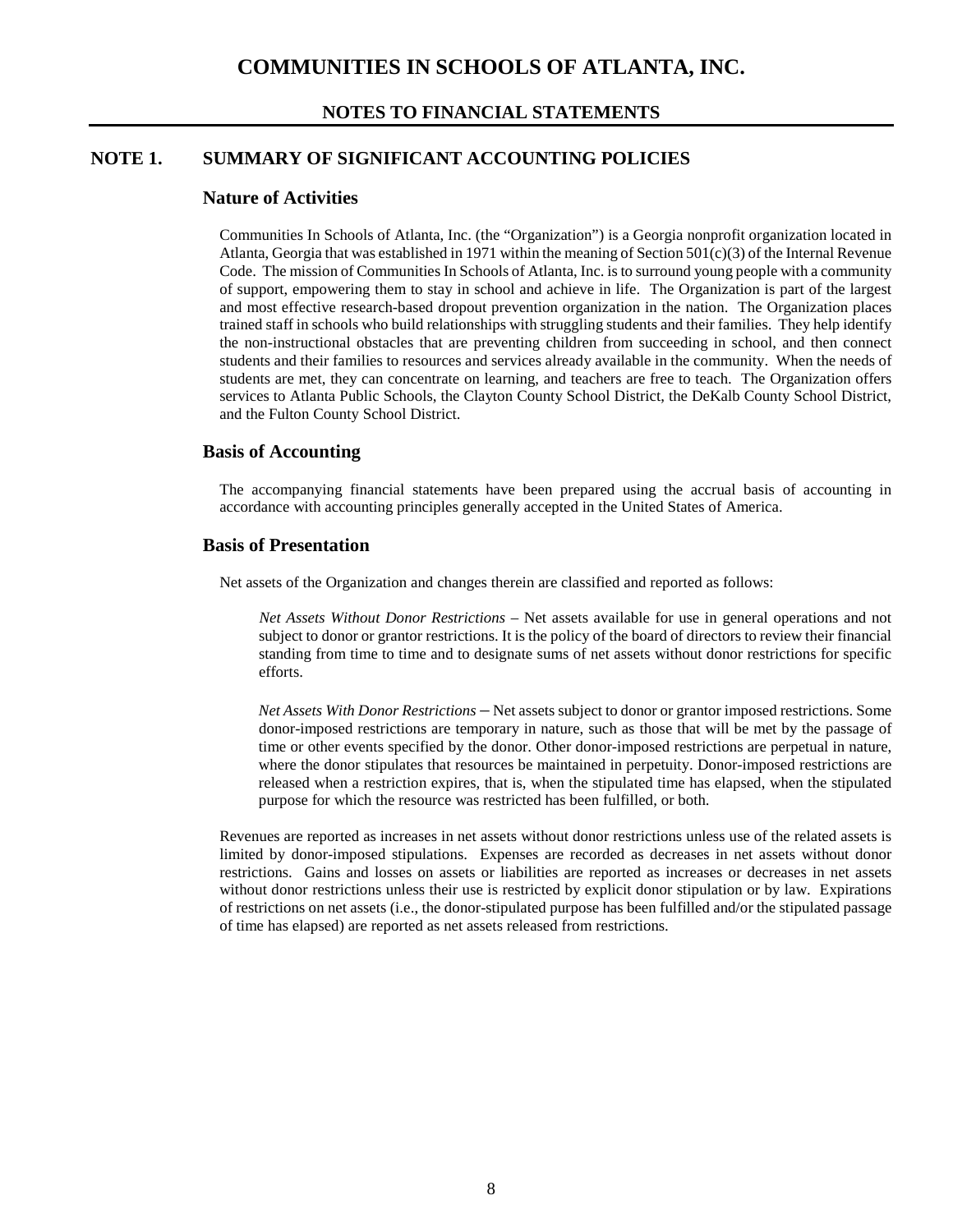### **NOTE 1. SUMMARY OF SIGNIFICANT ACCOUNTING POLICIES (Continued)**

### **Use of Estimates**

The preparation of financial statements in conformity with accounting principles generally accepted in the United States of America requires management to make estimates and assumptions that affect certain reported amounts and disclosures. Accordingly, actual results could differ from those estimates.

### **Cash Equivalents**

The Organization considers all short-term, interest-bearing deposits external of the investment accounts with maturities of three months or less to be cash equivalents.

#### **Accounts Receivable**

Grants and contracts receivable represents fees that have been billed but not collected as of the date of the accompanying financial statements. A provision for doubtful accounts is made to maintain adequate reserves to cover anticipated losses based upon accounts is made to maintain adequate reserves to cover anticipated losses based upon management's evaluation of the collectability of grants and contracts receivable. At June 30, 2019 and 2018, the Organization considers all grants and contracts receivable fully collectible. Therefore, no allowance for doubtful accounts is recorded in the accompanying financial statements.

#### **Investments**

Investments are reported at fair value.

#### **Property and Equipment**

The Organization capitalizes property and equipment in excess of \$500. Purchased property and equipment is recorded at cost. Donated items are recorded at fair market value at the time of the gift. Depreciation is computed using the straight-line method over the estimated useful lives of the assets. Property and equipment have estimated useful lives ranging from three to eight years. Depreciation expense was \$32,789 and \$32,255 for the years ended June 30, 2019 and 2018, respectively.

#### **Donated Services and Materials**

Various individuals, corporations, and foundations donate materials and services to the Organization for use in its programs and are recorded at the estimated fair market value at the date of donation. For the years ended June 30, 2019 and 2018, contributed materials of \$14,130 and \$158,980, respectively, have been included in contributions and expenses in the accompanying statements of activities.

Contributed services are recognized if the services received (a) create or enhance non-financial assets or (b) require specialized skills that are provided by individuals possessing those skills and would typically need to be purchased if not provided by donation. For the years ended June 30, 2019 and 2018, contributed services of \$75,656 and \$72,258, respectively, have been included in contributions and expenses in the accompanying statements of activities.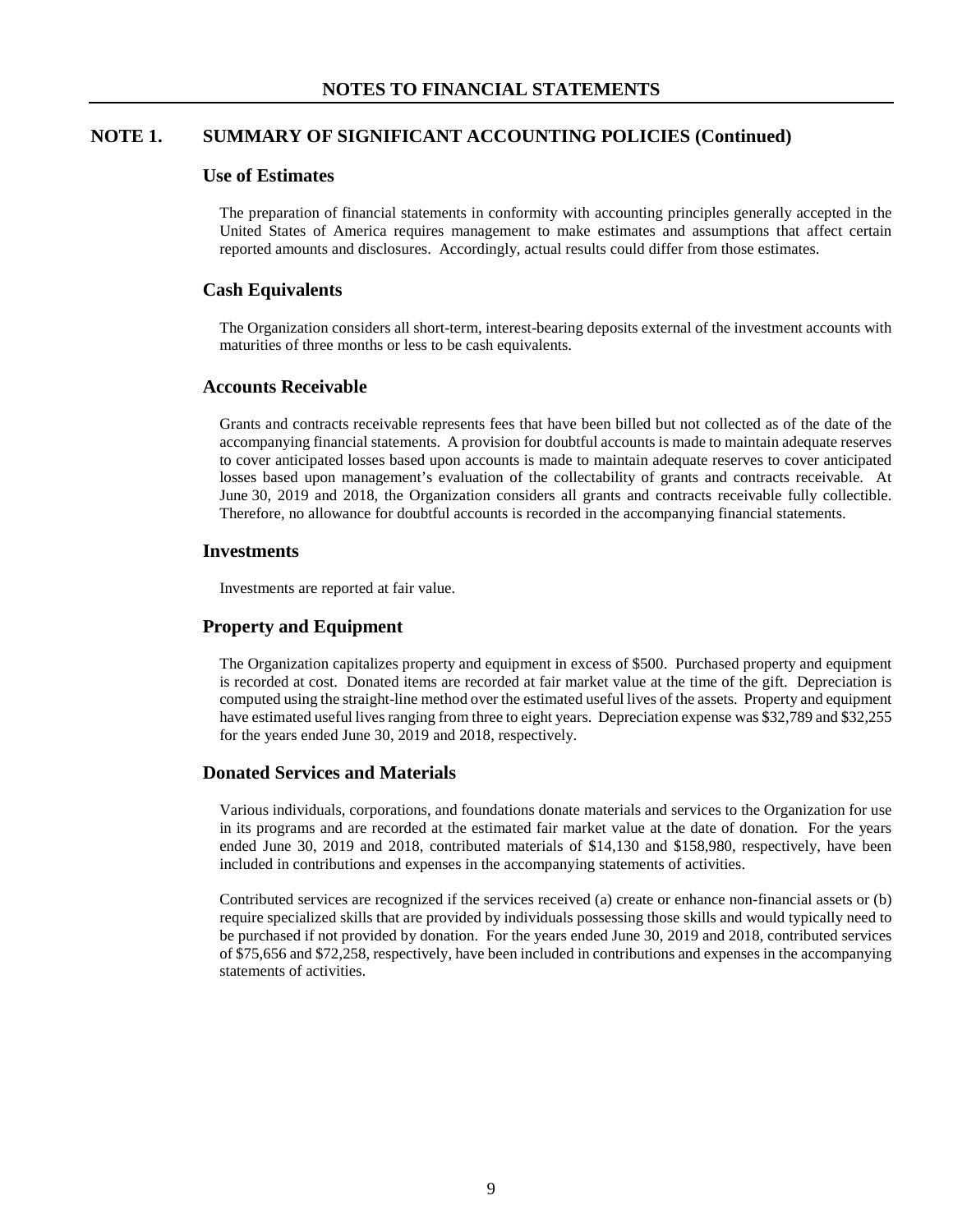### **NOTE 1. SUMMARY OF SIGNIFICANT ACCOUNTING POLICIES (Continued)**

#### **Expense Allocation**

The costs of providing the various programs and other activities are summarized on a functional basis in the statements of activities and the statements of functional expenses. Accordingly, certain costs have been allocated among the various programs and supporting services benefited.

Certain categories of expenses are attributed to more than one program or supporting function. Therefore, expenses require allocation on a reasonable basis that is consistently applied. The expenses that are allocated include salaries and related expenses, professional fees, office expense, and equipment and maintenance, which are allocated on the basis of estimates of time and effort and facility usage.

### **Income Taxes**

The Organization formed as a non-profit corporation under the laws of the state of Georgia in 1971 and is exempt from federal income taxes under the provisions of Section  $501(c)(3)$  of the Internal Revenue Code. Accordingly, the Organization is not required to pay federal taxes on income, and contributions to the Organization qualify for the charitable contributions deduction to the extent provided by Section 170 of the Internal Revenue Code.

The preparation of financial statements in conformity with accounting principles generally accepted in the United States requires the Organization to report information regarding its exposure to various tax positions taken by the Organization. Management believes that the Organization has adequately addressed all relevant tax positions and that there are no unrecorded tax liabilities. Management is not aware of any circumstances or transactions that would jeopardize its tax exempt status.

All tax exempt entities are subject to review and audit by federal, state and other applicable agencies. Such agencies may review the taxability of unrelated business income, or the qualification of the tax-exempt entity under the Internal Revenue Code and applicable state statutes. There currently are no audits of the Organization's returns in progress.

#### **Recent Accounting Pronouncements**

In August 2016, FASB issued ASU No. 2016-14, *Presentation of Financial Statements of Not-for-Profit Entities* (ASU 2016-14). ASU 2016-14 (1) reduces the number of net asset classes presented from three to two, (2) requires the presentation of expenses by functional and natural classification in one location, and (3) requires quantitative and qualitative disclosures about liquidity and availability of financial assets. The Organization adopted ASU 2016-14 in 2019, and the accompanying information from the 2018 financial statements has been adjusted to conform to the new presentation and disclosure requirements. This adjustment did not have an effect on total net assets or the change in net assets for 2018.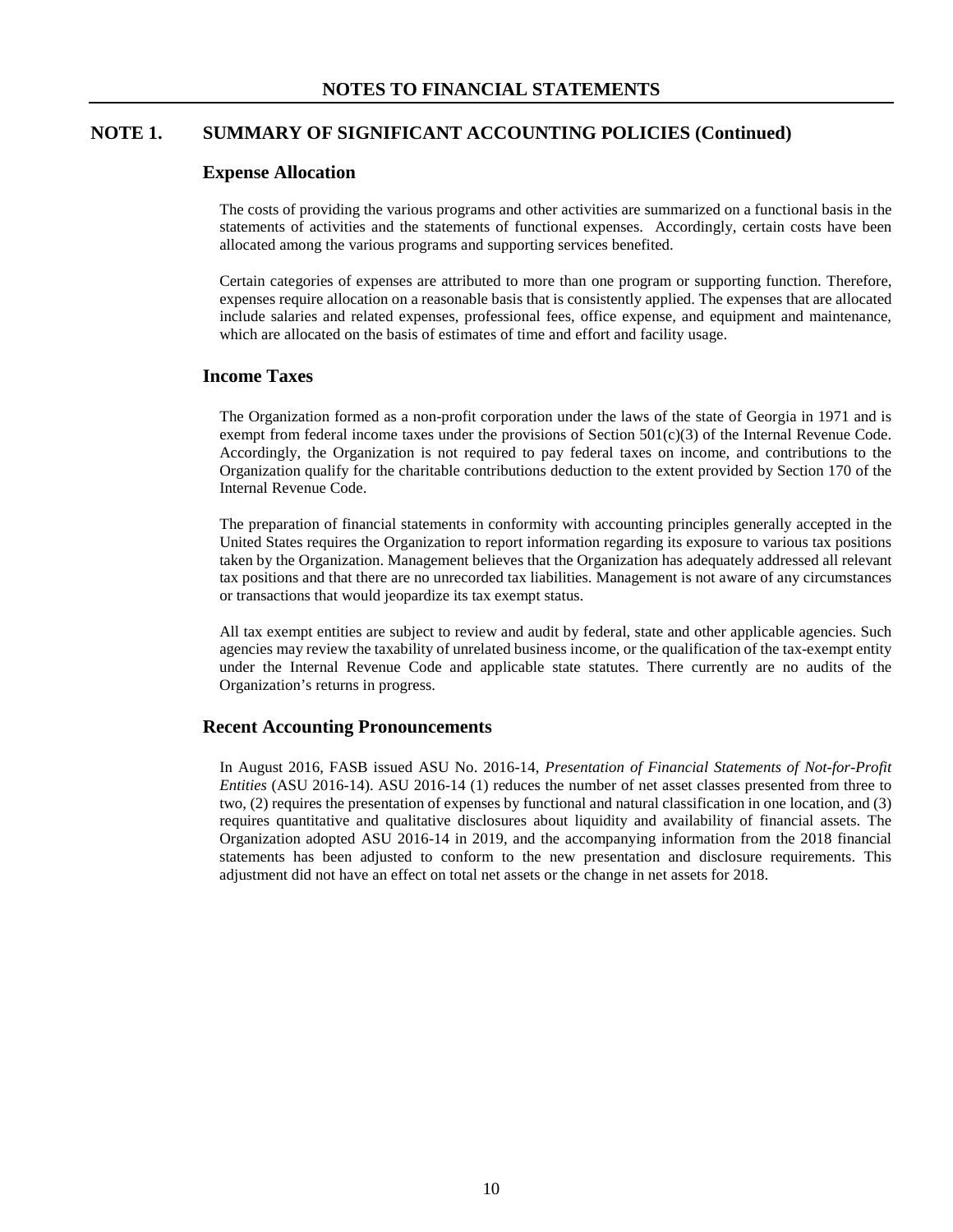### **NOTE 2. LIQUIDITY AND AVAILABILITY**

Financial assets available for general expenditure, that is, without donor or other restrictions limiting their use, within one year of the statement of financial position date, comprise the following:

| Financial assets:                                     |               |
|-------------------------------------------------------|---------------|
| Cash and cash equivalents                             | \$<br>168,461 |
| Investments                                           | 2,682,957     |
| Grants and contracts receivable                       | 194,887       |
| Less:                                                 |               |
| Cash and cash equivalents held for donor restrictions | (168, 461)    |
| Investments held for donor restrictions               | (255, 617)    |
| Receivables held for donor restrictions               | (2,000)       |
| Financial assets available for general expenditures   | 2.620.227     |

The Organization manages its liquidity by developing and adopting annual operating budgets that provide sufficient funds for general expenditures in order to meet its liabilities and other obligations as they become due.

### **NOTE 3. FAIR VALUE**

Accounting principles generally accepted in the United States of America establish a hierarchy for inputs used in measuring fair value that maximizes the use of observable inputs and minimizes the use of unobservable inputs by requiring that the most observable inputs be used when available. Level 1 within the hierarchy states that valuations are based on unadjusted quoted market prices for identical assets or liabilities in active markets. Level 2 within the hierarchy states that valuations are based on quoted prices for similar assets in active markets, quoted prices for identical assets in inactive markets, or other observable inputs other than quoted market prices. Level 3 within the hierarchy states that valuations are derived from valuation techniques in which one or more significant inputs are unobservable. At June 30, 2019 and 2018, the only assets or liabilities that are measured at fair value on a recurring basis in periods subsequent to initial recognition are investments.

Following are valuation methodology descriptions used for assets measured at fair value:

*Common stocks and exchange-traded funds ("ETFs")*: Valued at the closing price reported on the active market on which the individual securities are traded.

*Mutual funds*: Valued at the daily closing price as reported by the fund. Mutual funds held by the Organization are open-end mutual funds that are registered with the SEC. These funds are required to publish their daily net asset value and to transact at that price. The mutual funds held by the Organization are deemed to be actively traded.

*Certificate of deposit*: Does not meet the definition of a debt security as it is not traced on a market or exchange; therefore, it is not subject to fair value leveling and is reported at cost.

*Corporate bonds*: Valued using pricing models maximizing the use of observable inputs for similar securities. This includes basing value on yields currently available on comparable securities of issuers with similar credit ratings.

*U.S. government securities*: Valued using pricing models maximizing the use of observable inputs for similar securities.

*Foreign bonds*: Valued using pricing models maximizing the use of observable inputs for similar securities.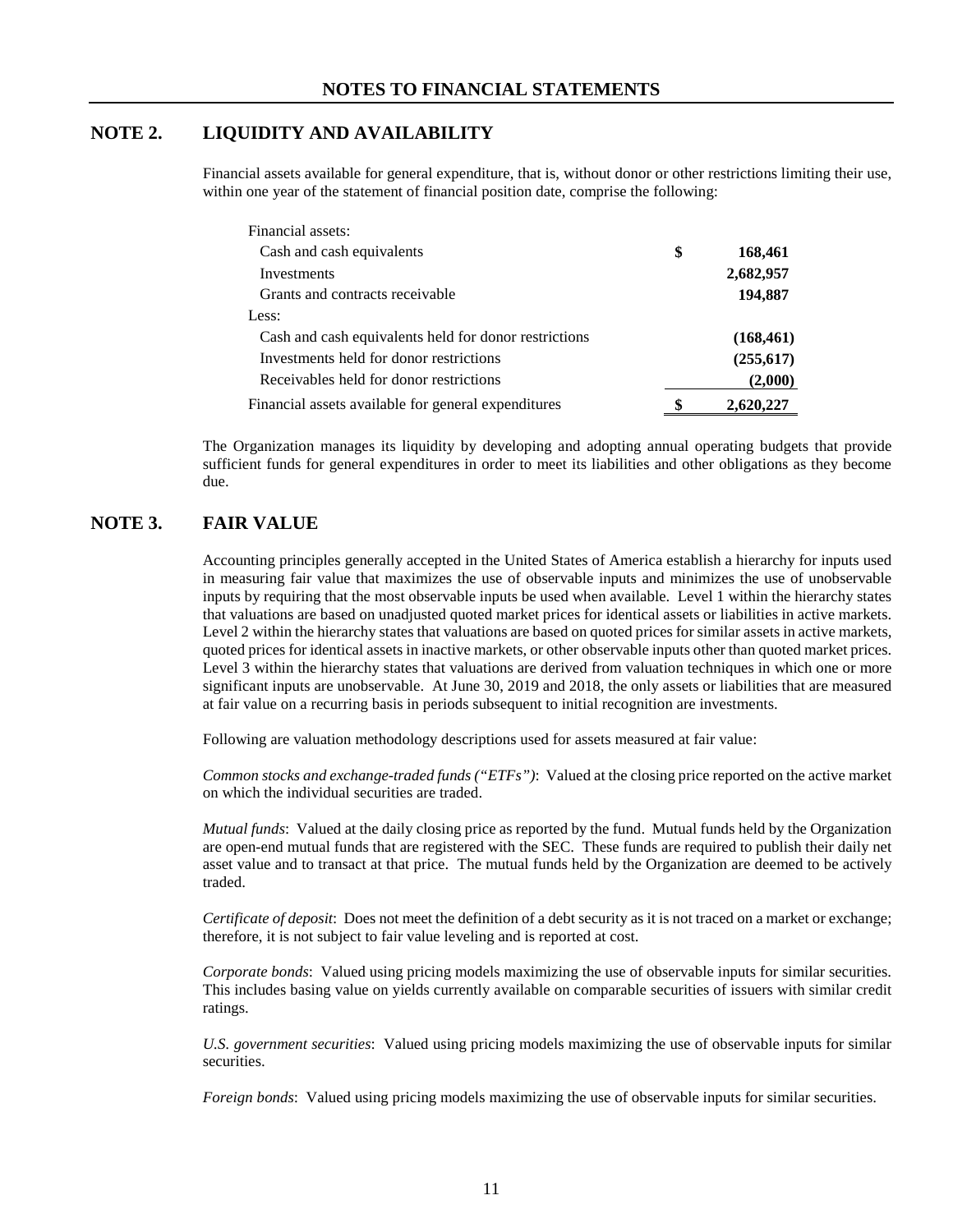### **NOTE 3. FAIR VALUE (Continued)**

The following table sets forth by level, within the fair value hierarchy, the Organization's assets at fair value as of June 30, 2019:

|                            | <b>Level 1</b> | Level 2       | Level 3   | <b>Total</b>   |  |
|----------------------------|----------------|---------------|-----------|----------------|--|
| Common stock and ETFs      | 1,195,132      | - \$          | - \$<br>۰ | 1,195,132<br>S |  |
| Mutual funds               | 777,835        | ٠             | ۰         | 777,835        |  |
| Corporate bonds            | ٠              | 610,324       | ۰         | 610,324        |  |
| U.S. government securities |                | 40,055        |           | 40,055         |  |
| Cash and money markets     | 59,611         | ٠             |           | 59,611         |  |
| Total investments          | 2,032,578      | 650,379<br>\$ | \$        | 2,682,957      |  |

The following table sets forth by level, within the fair value hierarchy, the Organization's assets at fair value as of June 30, 2018:

|                            | <b>Level 1</b> |   | <b>Level 2</b> |    | Level 3 |    | <b>Total</b> |
|----------------------------|----------------|---|----------------|----|---------|----|--------------|
| Common stock and ETFs      | 1,197,223      | S | $\sim 100$     | \$ | -       | \$ | 1,197,223    |
| Mutual funds               | 727,272        |   |                |    |         |    | 727,272      |
| Corporate bonds            |                |   | 918,084        |    |         |    | 918,084      |
| U.S. government securities |                |   | 35,534         |    |         |    | 35,534       |
| Cash and money markets     | 45,565         |   |                |    |         |    | 45,565       |
| Foreign bonds              |                |   | 1,942          |    |         |    | 1,942        |
| Total investments          | 1,970,060      |   | 955,560        | S  |         | S  | 2,925,620    |

## **NOTE 4. PROPERTY AND EQUIPMENT**

Property and equipment consists of the following at June 30:

|                                    | 2019          | 2018 |            |  |
|------------------------------------|---------------|------|------------|--|
| Computers and software             | \$<br>343,103 | \$   | 322,747    |  |
| Furniture, fixtures, and equipment | 205,791       |      | 198,504    |  |
| Vehicles                           | 69,041        |      | 69,041     |  |
| Improvements                       | 25,519        |      | 25,519     |  |
| Total                              | 643,454       |      | 615,811    |  |
| Less accumulated depreciation      | (603, 922)    |      | (566, 724) |  |
| Total property and equipment, net  | 39,532        | \$   | 49,087     |  |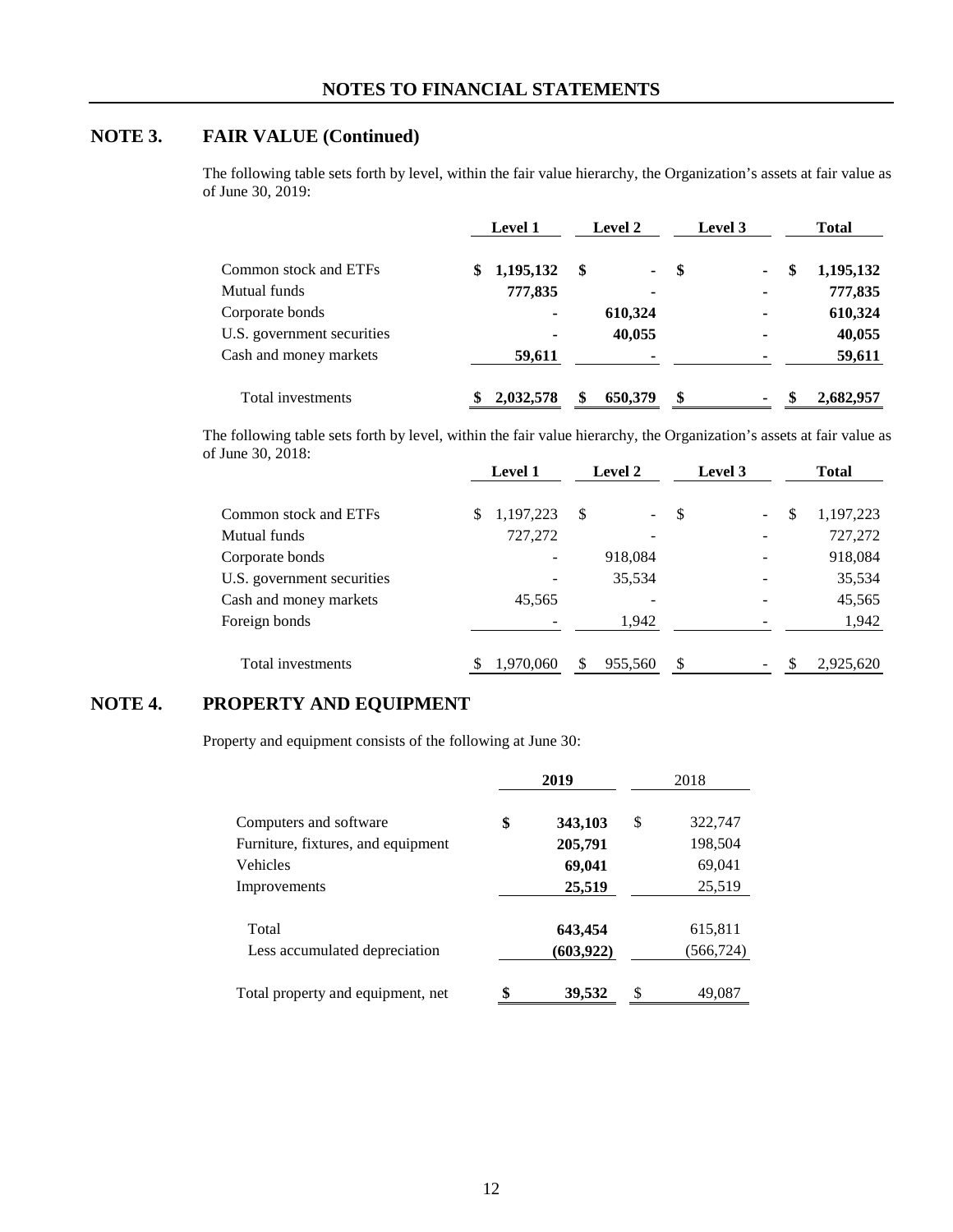### **NOTE 5. LINES OF CREDIT**

In November 2015, the Organization entered into a line of credit agreement with a financial institution that holds a portion of the Organization's investments. The agreement allows for borrowings based on a percentage of the eligible securities maintained in the investment account that serves as collateral. Interest is charged monthly at the lender's calculated base rate with an additional rate above or below the base rate depending on the amount of assets held under management of the institution. As of June 30, 2019 and 2018, the outstanding balance on the line of credit was \$269,878 and \$-, respectively. Interest expense related to this line of credit was \$14,878 and \$- for the years ended June 30, 2019 and 2018, respectively.

In March 2016, the Organization entered into a \$500,000 line of credit agreement with a financial institution. Interest is charged on the outstanding balance at a rate of 3.60 percentage points over LIBOR. The agreement matures on August 10, 2019 and requires monthly interest payments on the outstanding principal balance. As of June 30, 2019 and 2018, there was no outstanding balance on the line of credit.

### **NOTE 6. NET ASSETS WITH DONOR RESTRICTIONS**

Net assets with donor restrictions are restricted for the following purposes or periods:

|                                               | 2019          | 2018 |         |  |
|-----------------------------------------------|---------------|------|---------|--|
| Subject to expenditure for specified purpose: |               |      |         |  |
| Traditional program                           | \$<br>347,890 | \$   | 517,692 |  |
| Miscellaneous program services                | 38,449        |      | 4,533   |  |
| $21st$ Century program                        | 12,667        |      | 15,689  |  |
| Family literacy                               | 27,072        |      | 17,615  |  |
| Social emotional learning program             |               |      | 24,063  |  |
| Total                                         | 426,078       |      | 579,592 |  |

Net assets with donor restrictions consist of the following at June 30:

|                           | 2019          |    | 2018    |
|---------------------------|---------------|----|---------|
| Cash and cash equivalents | \$<br>168,461 | \$ | 579,592 |
| Investments               | 255,617       |    |         |
| Promises to give          | 2,000         |    |         |
| Total                     | 426,078       | S  | 579,592 |

Net assets with donor restrictions totaling \$842,284 and \$909,069 were released from restrictions during the years ended June 30, 2019 and 2018, respectively, by incurring expenses satisfying the restricted purpose or by occurrence of other events specified by donors.

### **NOTE 7. CONCENTRATIONS**

During the year ended June 30, 2019, the Organization received contributions from six donors representing approximately 45% of total contributions. During the year ended June 30, 2018, the Organization received contributions from three donors representing approximately 42% of total contributions.

During the years ended June 30, 2019 and 2018, the Organization received funding from two government agencies representing approximately 77% and 80% of total government funding, respectively.

At June 30, 2019, two government agencies represented approximately 73% of grants and contracts receivable, and at June 30, 2018, three government agencies represented approximately 72% of grants and contracts receivable.